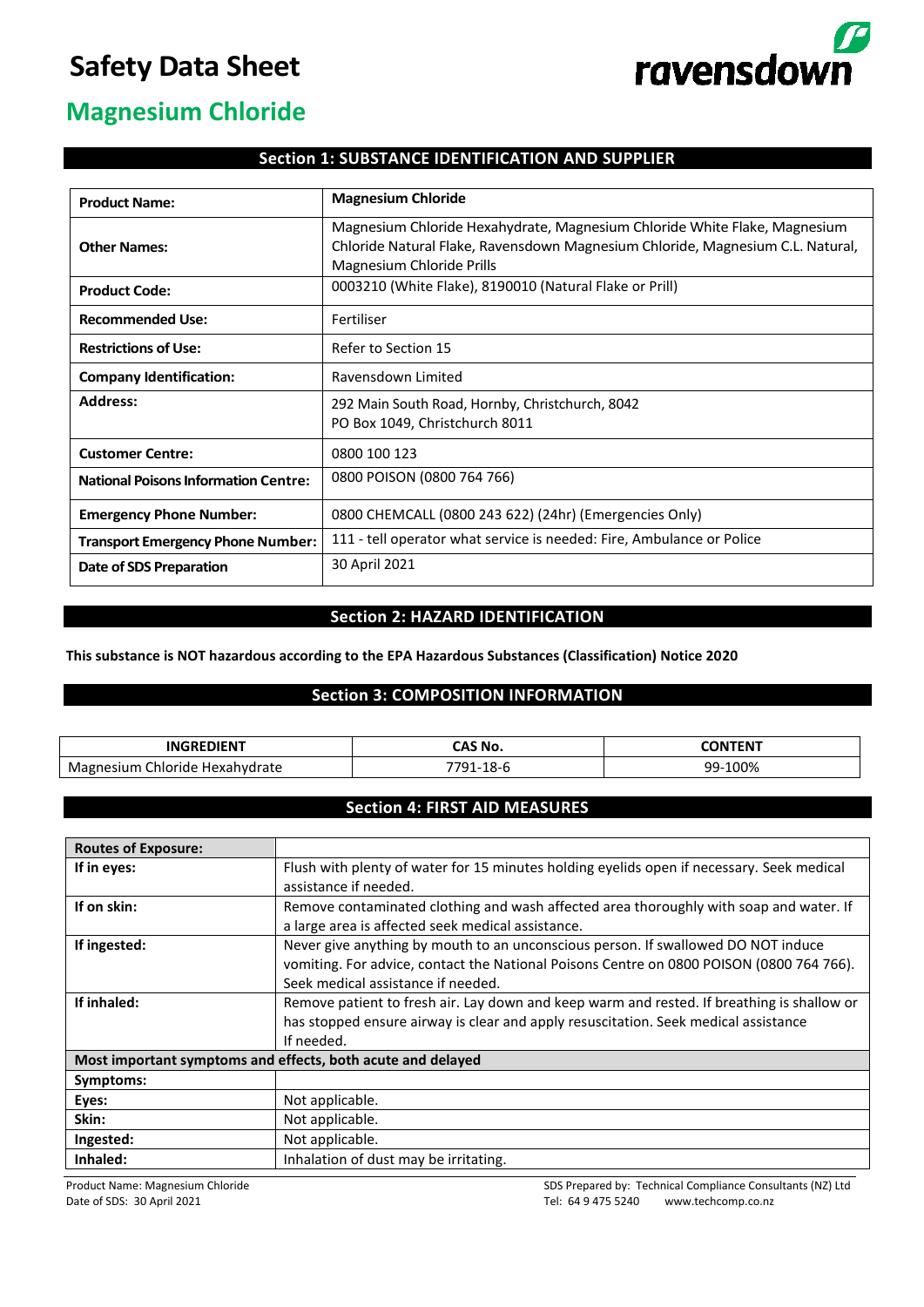| <b>Notes to Doctor:</b> | No specific antidote. Treat symptomatically. If vomiting is induced, suggest endotracheal<br>and/or oesophageal control. Danger from lung aspiration must be weighed against toxicity |
|-------------------------|---------------------------------------------------------------------------------------------------------------------------------------------------------------------------------------|
|                         | when considering emptying the stomach.                                                                                                                                                |

## **Section 5: FIRE FIGHTING MEASURES**

| <b>Hazard Type</b>                  | Non Flammable                                       |
|-------------------------------------|-----------------------------------------------------|
| <b>Hazards from combustion</b>      | Hydrogen Chloride.                                  |
| products                            |                                                     |
| <b>Suitable Extinguishing media</b> | Based on surrounding materials.                     |
| <b>Precautions for firefighters</b> | Breathing apparatus, goggles and protective gloves. |
| and special protective              |                                                     |
| clothing                            |                                                     |
| <b>HAZCHEM CODE</b>                 | None allocated                                      |

## **Section 6: ACCIDENTIAL RELEASE MEASURES**

**Personal precautions, protective equipment and emergency procedures:**

Wear appropriate protective clothing as detailed in Section 8. Exclude non-essential people from the area.

**Environmental precautions:**

Avoid from entering drains, waterways or sewers.

**Methods and material for containment and cleaning up:**

Contain spill and sweep up. Collect and place in sealable containers. Avoid generating dust. Reuse or recycle where possible. Dispose of according to Section 13.

## **Section 7: HANDLING AND STORAGE**

| Handling: | Always read the label before use.                                                    |
|-----------|--------------------------------------------------------------------------------------|
|           | Keep out of reach of children.                                                       |
|           | Avoid contact with skin, eyes and inhalation of vapours.                             |
|           | Use personal protective equipment as required.                                       |
| Storage:  | Store in original container tightly closed and in a locked, dry, cool area away from |
|           | foodstuffs, fertiliser and seed.                                                     |
|           | Store in accordance with NZS 8409; Management of Agrichemicals.                      |
|           | See label for further information on handling and storage.                           |

## **Section 8: EXPOSURE CONTROL/PERSONAL PROTECTION**

#### **WORKPLACE EXPOSURE STANDARDS (provided for guidance only)**

|                  | TWA         | STEL        |
|------------------|-------------|-------------|
| <b>Substance</b> | ppm $mg/m3$ | ppm $mg/m3$ |

No exposure limits have been assigned for this product.

Workplace Exposure Standard – Time Weighted Average (WES-TWA). The time-weighted average exposure standard designed to protect the worker from the effects of long-term exposure. Workplace Exposure Standard – Short-Term Exposure Limit (WESSTEL). The 15-minute average exposure standard. Applies to any 15- Minute period in the working day and is designed to protect the worker against adverse effects of irritation, chronic or irreversible tissue change, or narcosis that may increase the likelihood of accidents. The WES-STEL is not an alternative to the WES-TWA; both the short-term and time-weighted average exposures apply. Workplace Exposure Standards and Biological Exposure Indices NOV 2019 11TH EDITION.

| <b>Engineering Controls:</b>          | Handle in well-ventilated area. Avoid inhalation of dust.    |
|---------------------------------------|--------------------------------------------------------------|
|                                       |                                                              |
| <b>Personal Protection Equipment:</b> |                                                              |
| Eyes:                                 | Not required.                                                |
| <b>Skin/Hands:</b>                    | When contact with product is likely, wear protective gloves. |

**Respiratory:** Not required. General: **Do not eat, drink or smoke while using this product. Remove protective clothing and**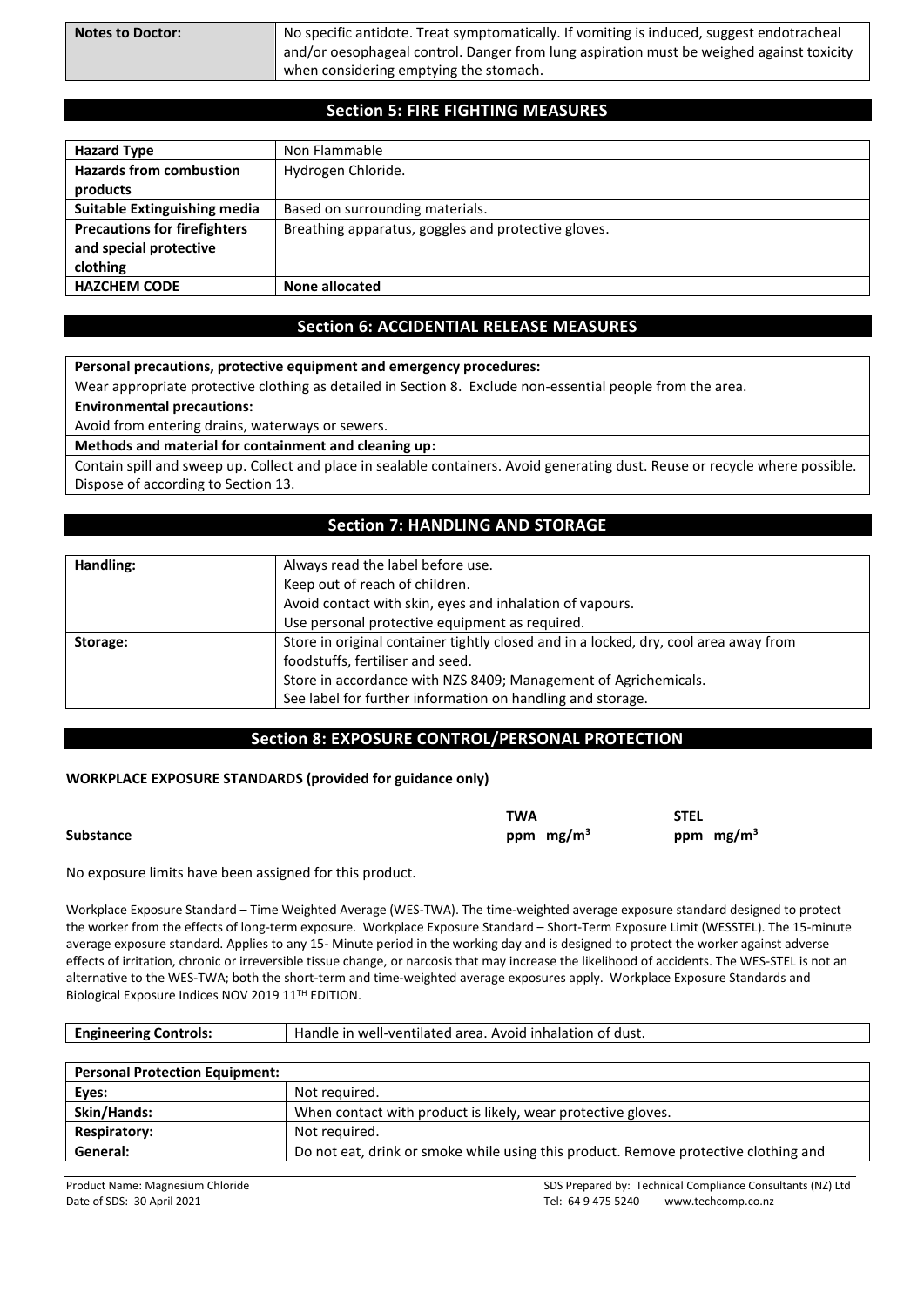| wash hands and face before meals and after work. Wash protective clothing daily after |
|---------------------------------------------------------------------------------------|
| work. Contaminated clothing should not be allowed out of the workplace.               |
|                                                                                       |

## **Section 9: PHYSICAL AND CHEMICAL PROPERTIES**

| Appearance                       | Solid flakes                    |
|----------------------------------|---------------------------------|
| <b>Colour</b>                    | White or brown                  |
| <b>Odour</b>                     | <b>Odourless</b>                |
| <b>Odour Threshold</b>           | Not available                   |
| рH                               | 5.0-6.5 (50g/l in water @ 20°C) |
| <b>Boiling Point</b>             | Not available                   |
| <b>Melting Point</b>             | Not available                   |
| <b>Freezing Point</b>            | Not available                   |
| <b>Flash Point</b>               | Not available                   |
| Flammability                     | Not available                   |
| <b>Upper and Lower Explosive</b> | Not available                   |
| <b>Limits</b>                    |                                 |
| <b>Vapour Pressure</b>           | Not available                   |
| <b>Vapour Density</b>            | Not available                   |
| <b>Specific Gravity</b>          | 1.57                            |
| <b>Water Solubility</b>          | Very soluble                    |
| <b>Partition Coefficient:</b>    | Not available                   |
| <b>Auto-ignition Temperature</b> | Not available                   |
| <b>Decomposition Temperature</b> | Decomposes at 117°C             |
| <b>Kinematic Viscosity</b>       | Not available                   |
| <b>Particle Characteristics</b>  | Not available                   |

## **Section 10: STABILITY AND REACTIVITY**

| <b>Stability of Substance</b>   | Stable. When stored appropriately this product should show no significant degradation |
|---------------------------------|---------------------------------------------------------------------------------------|
|                                 | for at least 5 years from the date of manufacture.                                    |
| <b>Possibility of hazardous</b> | No data available.                                                                    |
| reactions                       |                                                                                       |
| <b>Conditions to Avoid</b>      | High humidity (hygroscopic).                                                          |
| <b>Incompatible Materials</b>   | No specific incompatibilities.                                                        |
| <b>Hazardous Decomposition</b>  | Hydrogen Chloride                                                                     |
| <b>Products</b>                 |                                                                                       |

## **Section 11: TOXICOLOGICAL INFORMATION**

## **Acute Effects:**

| Swallowed         | Not triggered = Oral 1050; 8,100 mg/kg (rat).                             |
|-------------------|---------------------------------------------------------------------------|
|                   | Ingestion of large quantities may lead to nausea, vomiting and diarrhoea. |
| Dermal            | Not applicable.                                                           |
| <b>Inhalation</b> | Not triggered however Inhalation of dust may be irritating.               |
| Eye               | Not applicable.                                                           |
| <b>Skin</b>       | Not applicable.                                                           |

## **Chronic Effects:**

| Carcinogenicity               | Not applicable. |
|-------------------------------|-----------------|
| <b>Reproductive Toxicity</b>  | Not applicable. |
| <b>Germ Cell Mutagenicity</b> | Not applicable. |
| Aspiration                    | Not applicable. |
| STOT/SE                       | Not applicable. |
| STOT/RE                       | Not applicable. |

## **Section 12: ECOLOGICAL INFORMATION**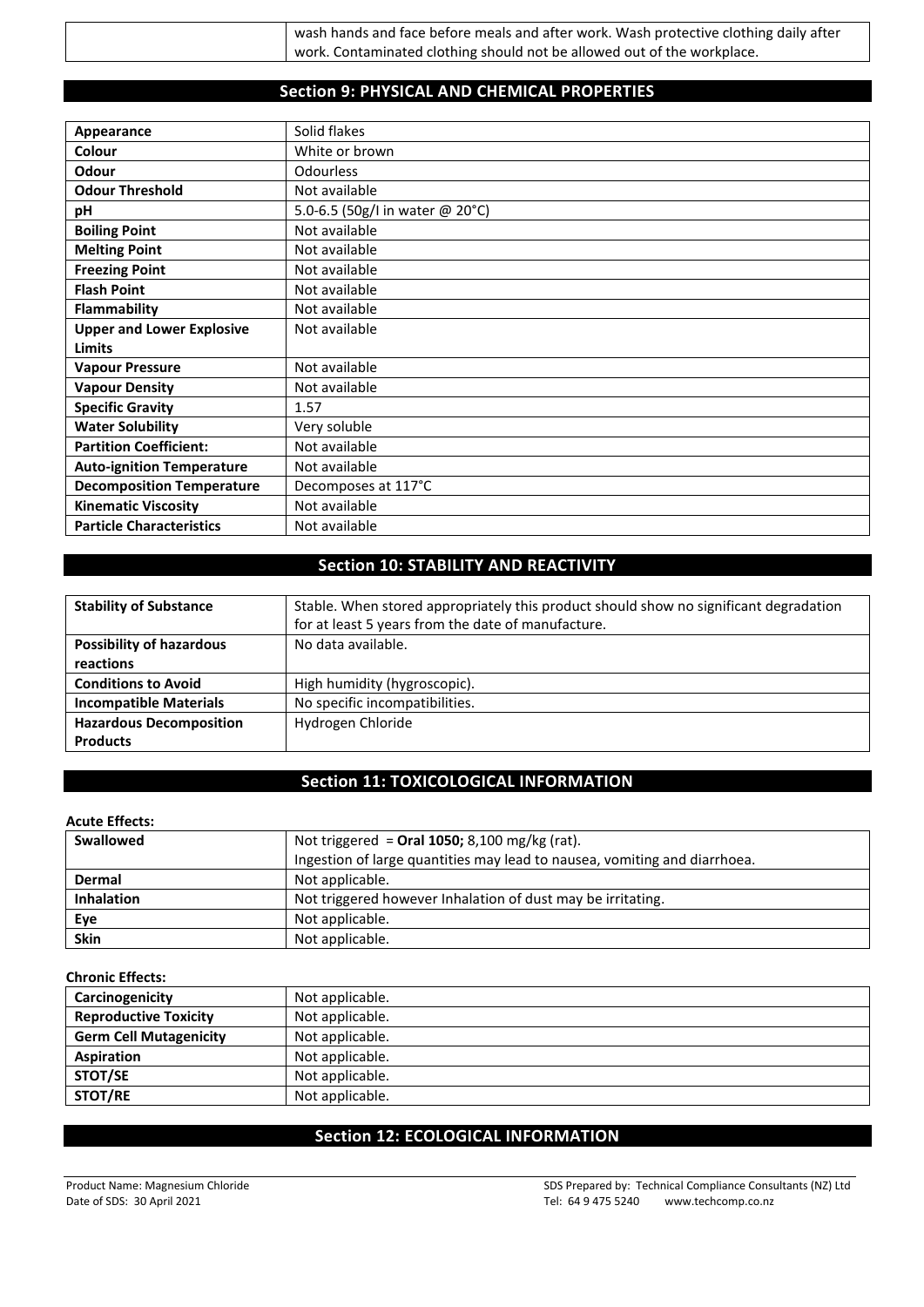Not considered an ecotoxic substance.

| <b>Product:</b>                      |                    |
|--------------------------------------|--------------------|
| <b>Persistence and degradability</b> | No data available. |
| <b>Bioaccumulation</b>               | No data available. |
| <b>Mobility in Soil</b>              | No data available. |
| Other adverse effects                | No data available. |

## **Section 13: DISPOSAL INFORMATION**

| Disposal Method:                 | Dispose of product only by using according to label or at an approved landfill. Recycle         |
|----------------------------------|-------------------------------------------------------------------------------------------------|
|                                  | where possible. Do not contaminate bodies of water with chemical or empty container.            |
| Container Disposal:              | Burn container in an appropriate incinerator if circumstance, such as wind direction<br>permit. |
|                                  | Otherwise bury in an approved landfill. Do not use container for any other purpose.             |
| Precautions or methods to avoid: | None known.                                                                                     |

## **Section 14: TRANSPORT INFORMATION**

**This product is NOT classified as a Dangerous Good for transport in NZ ; NZS 5433:2012**

## **Section 15: REGULATORY INFORMATION**

**This substance is NOT classified hazardous according to the EPA Hazardous Substances (Classification) Notice 2017**

| HSW (HS) Regulations 2017               | <b>Trigger Quantity</b> |
|-----------------------------------------|-------------------------|
| Signage Trigger Quantities (Schedule 3) | Not required            |
| Emergency Response Plan (Schedule 5)    | Not required            |
| Secondary Containment (Schedule 5)      | Not required            |
| Tracking (Schedule 26)                  | Not required            |
| <b>Certified Handlers</b>               | Not required            |
| Restrictions of use                     | None known.             |

## **Section 16: OTHER INFORMATION**

#### **Glossary**

| Category                                                                                |
|-----------------------------------------------------------------------------------------|
| Median effective concentration.                                                         |
| Environmental Exposure Limit.                                                           |
| <b>Environmental Protection Authority</b>                                               |
| Hazardous Substances and New Organisms.                                                 |
| Health and Safety at Work.                                                              |
| Lethal concentration that will kill 50% of the test organisms inhaling or ingesting it. |
| Lethal dose to kill 50% of test animals/organisms.                                      |
| Lower explosive level.                                                                  |
| American Occupational Safety and Health Administration.                                 |
| Tolerable Exposure Limit.                                                               |
| Threshold Limit Value-an exposure limit set by responsible authority.                   |
| Upper Explosive Level                                                                   |
| Workplace Exposure Limit                                                                |
|                                                                                         |

#### References:

- 1. EPA Hazardous Substances (Safety Data Sheets) Notice 2017
- 2. Workplace Exposure Standards and Biological Exposure Indices Nov 2017 edition.<br>3. Assigning a hazardous substance to a HSNO Approval (Aug 2013).
- Assigning a hazardous substance to a HSNO Approval (Aug 2013).
- 4. Transport of Dangerous goods on land NZS 5433:2012
- 5. HSW (Hazardous Substances) Regulations 2017